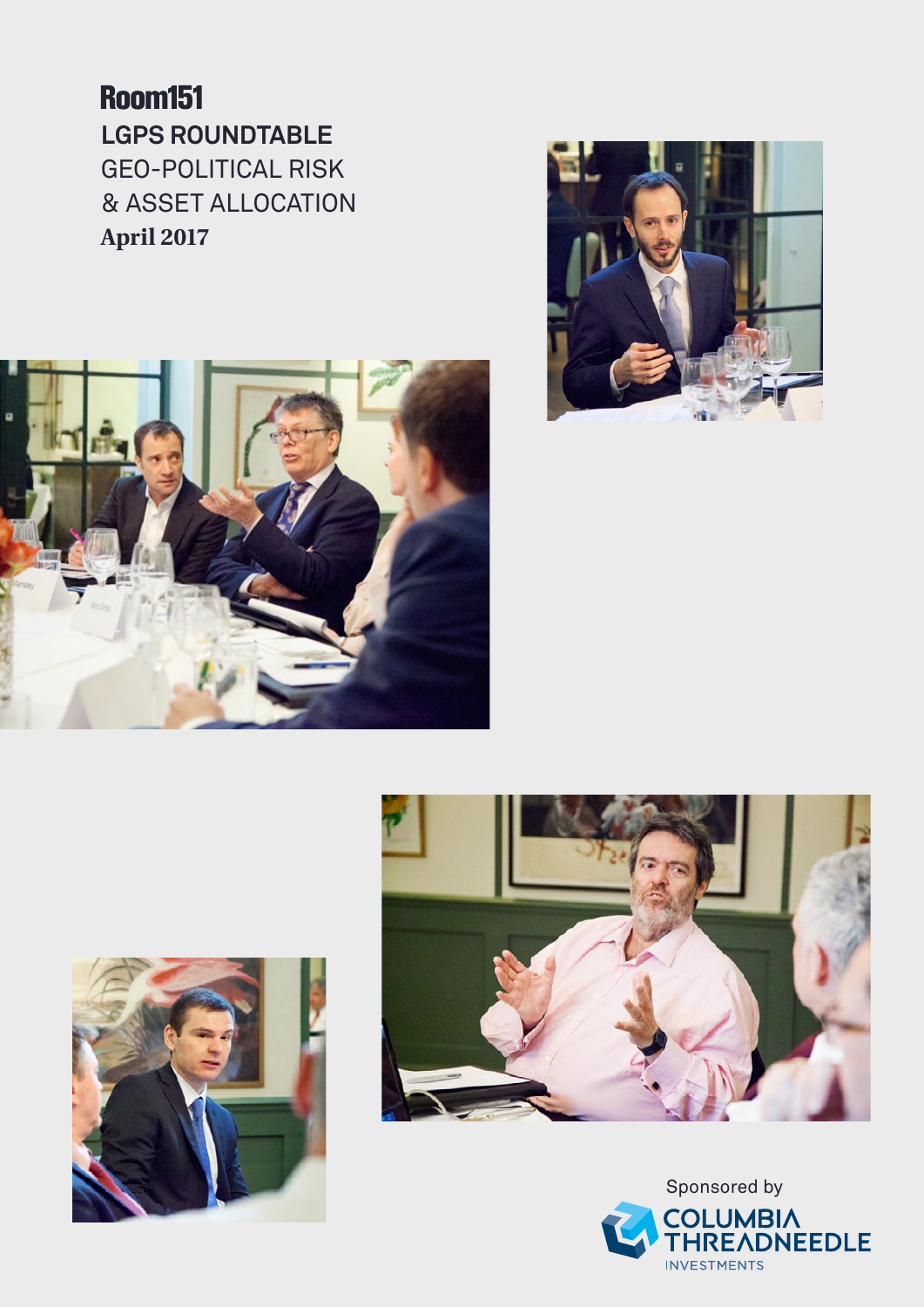The on goin g separation of investment and asset allocation within the L GPS has emer ged a gainst a particularly volatile geopolitical backdrop. To explore the impact on local government pension investments, we invited a representative of each of the ei ght L GPS pools to share their views on some major geopolitical themes and to ask if asset allocators at the fund level should be thinkin g about a chan ge in direction. The meetin g was held on April 5th, 2017.

**Julian Pendock** CIO, London C

**Nick Vickers** Business Partner<br>(Pension Fund)<br>Kent County Council (Access)

## **SPONSOF**

# **At the tab l e**

## **f rom LGPS**

**Mike Jensen** CIO

London Pensions Partnership

**Mark Lyon** Head of Investments East Riding Pension Fund (Border to Coast)

**Mark Mansley** CIO, Environment Agency ( Brunel Pensions Partnership)

**Leyland Otter** CIO, Merseyside Pension Fund ( Northern Pool)

**Anthony Parnell** Treasury & Pension Investments Manager Carmarthenshire County Council (Wales Pool)

**Colin Pratt** Investment Manager Leicestershire County Council ( Central)

**Moira Gorman** Client Director Columbia Threadneedle Investments

**Toby Nangle** Global Co-Head of Asset Allocation and Head of Multi-Asset, EI Columbia Threadneedle Investments

## **Moderator**

**Peter Findlay** Publisher Room151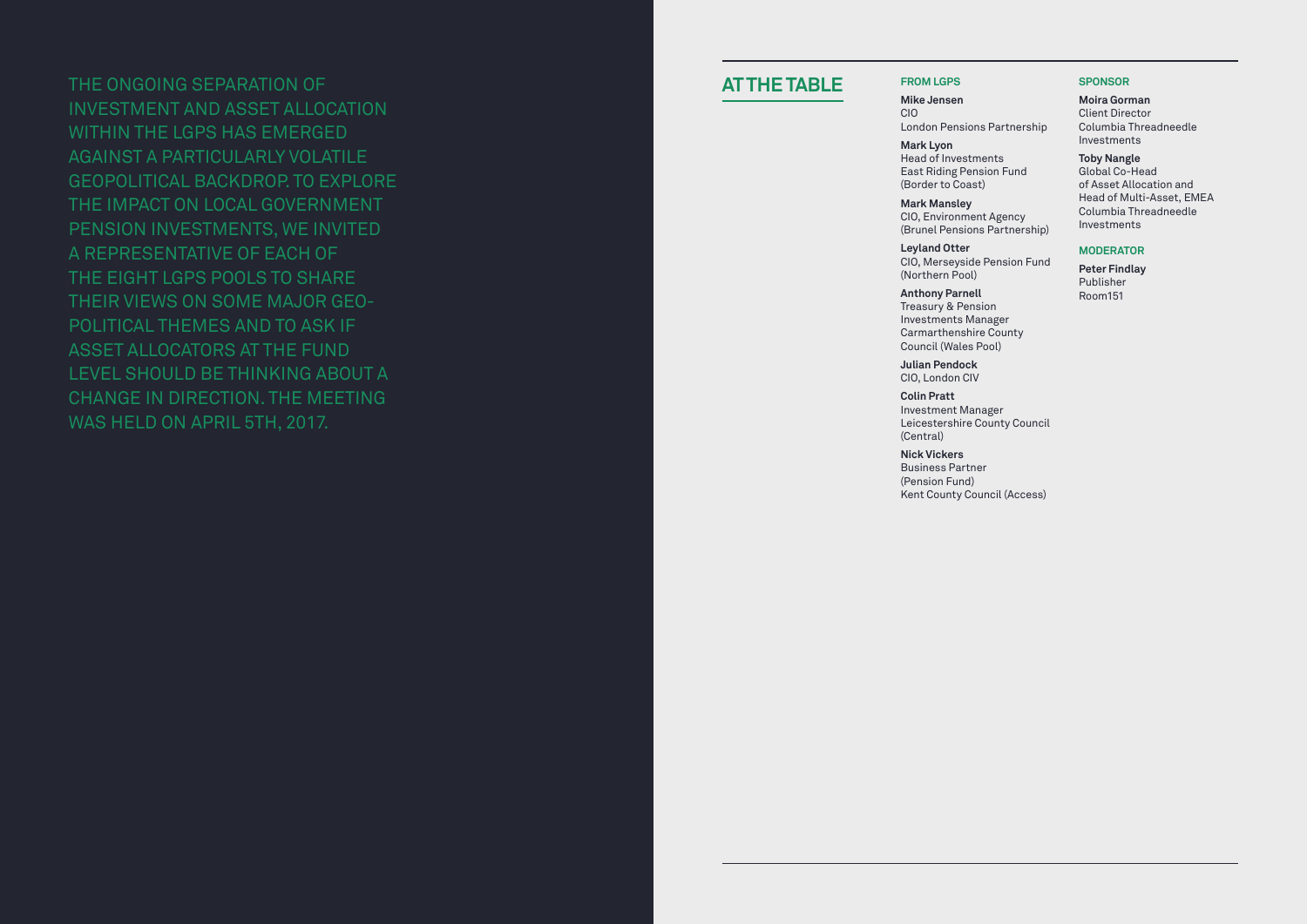#### **Peter Findlay:**

What is the view elsewhere of the risks posed by Marine Le Pen or populism more broadly?

#### **Julian Pendock:**

Like so much in the world, the problem is it's a binary outcome, just as Brexit was. So, the next question is how you can mitigate the risk and for us, of course, we use external managers so we have to ask them the right questions. Take the peak of globalisation, which is tied into political risk, I think people will see quite clearly that the high watermark there was the collapse of the Doha round of talks. We've been asking managers, particularly those in global equities, whether the companies they invest in have very stretched supply chains and what they're looking to do to mitigate that or step away from those companies. For us sitting in the London CIV, we have to be sensible and ask the right questions.

As for populism, is this a new thing? No, populist politics is common in the rest of the world and I think people are starting to grapple with the idea that this is possibly just part of the process of the unwinding of the post-1945 world order. This is not a sudden thing and history shows that it's often a few years after you have a financial earthquake that the political regime gets changed. The pieces are in the air, but all we can do is make sure we keep a watching brief.

#### **Mark Mansley:**

Yes, I would agree on Europe: I think the Dutch election result was quite pro-Europe. If anything, I'm probably quite positive on Europe and I actually think it's getting its act together rather than disintegrating, as some would have it. I can only see one scenario in which Marine Le Pen gets elected and that would be if the left vote comes together, then it becomes a choice between the left and the right, which I think is pretty unlikely

If you're looking at the long term, one of the fundamental risk drivers is that for some time now, since the great financial crisis, or even before then, the economic system has totally failed to deliver for the ordinary working person in the west. Median incomes have stagnated, real incomes have in many cases declined and so forth, and that's what's fueling the likes of Brexit and Trump. I don't think they represent the answer in any sense, but that potentially over the medium term is quite a volatile situation.

There is only a certain amount you can do as an investor and I guess we're always trying to be very careful in understanding our risks and clear about what risks we want to take. We're trying to really invest on fundamentals when it comes to finding opportunities that are perhaps a little bit outside the mainstream.

I don't think we're seeing a radical change, it's more about focusing on our principles and trying to establish where there is value and where we think there is some insulation from risk.

# **LGPS Roundtable**  Geo-political risk & asset allocation **April 2017**

#### **Peter Findlay:**

So we're here to discuss geo-political risks and how they're influencing investment decision making and asset allocation strategies. Toby, let's start with some initial thoughts from you.

#### **Toby Nangle:**

I've been in markets and fund management for twenty years but there has hardly been a quarter that's gone by without someone saying we live in volatile times and face unprecedented challenges. I'd argue it's as it ever was. There are many things going on at the moment, but we have to think about what is genuinely new and what is potentially impactful for pension scheme members and for asset allocators. I think what's genuinely new is the level of risk premia available in the markets. For instance, the trading range of bond yields is at a 500 year low. That is new.

But we don't dismiss geo-political risk of course. The threat to globalism that comes from changes in the political landscape in the United States and Europe for example, is something that we're monitoring closely. In the United States, the seeming retreat from ever deeper globalisation signaled by the cancellation of the TTP and the TTIP, and then potentially bringing in border adjustment tax — which would signify an erection of tariff barriers of some sort — is potentially quite a profound set of changes from an asset allocator's perspective.

Looking back, the integration of China into the global labour market over the past 35 years and a variety of other South-East Asian markets has meant that you can have faster growth without inflation coming through, and that's pulled down bond yields on a secular basis.

If that process is threatened or goes into reverse, then that has quite profound implications — not for chopping and changing the portfolio over the next three months, or so — but for how you think about the correlation between fixed income and equity markets. It will probably impact how you think about valuation and what returns you can expect from investing more generally, and also how you evaluate your liabilities and how they may change in the future.

The French elections are coming soon and we think the market has essentially drawn the wrong lessons from the analysis of Brexit last year. That is to say the market has given itself a nice narrative, that the polls told the wrong story and were predicting a clear win for Remain which everyone could safely invest in. I don't think that was what the polls were saying at all. If you went through the methodology, it was a statistical tie. Plus or minus four percent, in a polling context, is not hugely significant.

So, we think that the market has incorrectly concluded that you cannot have confidence in election polls. We'd argue you can. Of course, anything can happen between now and May, but at this point in time there is a 15-20% lag for Marine Le Pen behind any candidate at the moment, and that is a statistically significant margin.



*Toby Nangle, Columbia Threadneedle*

*"...when the oil price started to crash, currency is where the big movements have been. And so the double problem for us has been our liabilities and sterling."*

**Julian Pendock**



*Julian Pendock, London CIV*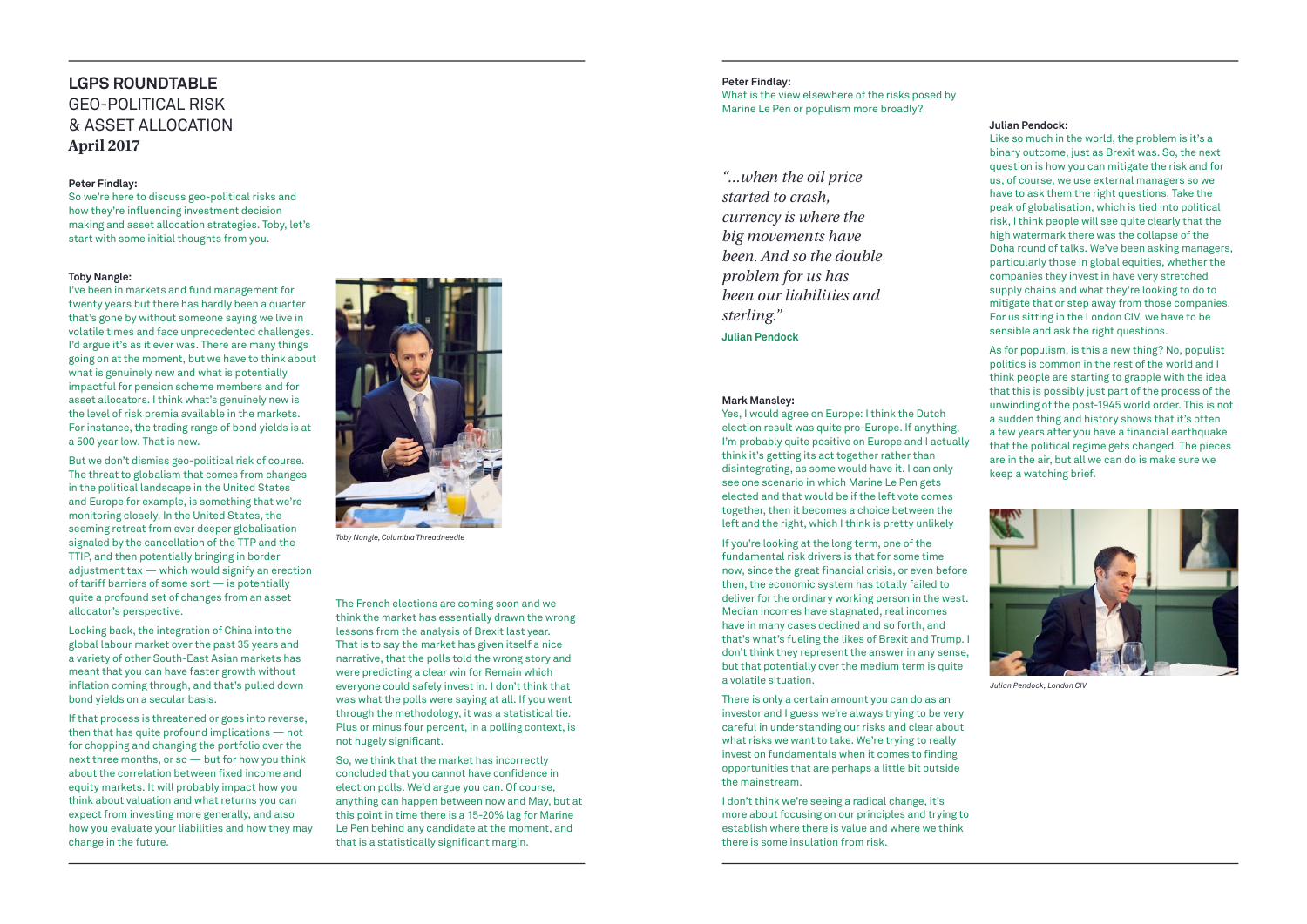#### **Peter Findlay:**

Moira, are there opportunities for you in the current climate?

#### **Moira Gorman:**

As a provider, we obviously need to listen to what the funds and the pools themselves are doing and there are going to be different opportunities for us in terms of product provision within the different set-ups. I would point to someone like Toby who's able to navigate some of the shorterterm and longer-term asset allocation changes that will be needed. Of course, some of the pools may be able to do that themselves, and some will be open to support from providers like Columbia Threadneedle Investments in facing these geopolitical challenges. The basic message is, in all market conditions, we are looking across a broad range of asset classes at delivering the different solutions that the pools and their underlying funds are looking for.

#### **Peter Findlay:**

What other issues are having a meaningful impact on the way you all look at LGPS investments?

#### **Leyland Otter:**

There are issues that are getting our elected members' concerned, not least of which is climate change and ESG (environmental, social and governance). In fact, we had our quarterly meeting yesterday and had four external managers presenting to us; I think it was about two hours before they got a chance to speak because most of the discussion was about what we are doing to de-carbonise our portfolio.

We come under pressure like other LGPS funds, from various groups, to totally divest from oil companies, for example, but it's a balancing act. We have a fiduciary responsibility to our stakeholders; we're trying to generate as much return on our assets as possible for our pensioners, so we're in it for the long haul.

**Peter Findlay:** Do the councilors accept that?

#### **Leyland Otter:**

I think they do. We believe in constructive engagement with companies and we have some good examples of work done through the LAPFF where we've seen some positive outcomes on executive pay. I know some authorities have divested of their tobacco stocks; we've not done that but we're committed to engaging with companies and taking steps in the right direction.

#### **Anthony Parnell:**

I'd echo that. I think geopolitical risks will come and go but ESG will always be there now. For us, as a pool, that's right at the top of the agenda, especially with the introduction of the ISS (investment strategy statement). The geo-political stuff, is less of a worry. We don't get FOI requests about Trump or Brexit but we get a lot about our carbon footprint and, as a pool, that's something we can look at more critically than geo-political risk. Before pooling, as a £3bn fund, we didn't have huge clout but as a £15bn pool, we can be more effective across environmental, social and governance issues.

So, we engage both directly and through the LAPFF and try and work with companies to make a positive change.

#### **Mark Mansley:**

We're a fund that has integrated ESG into our investment processes for twelve years now and I think we would be very clearly of the view that if you do this in a sensible risk-aware way, it is entirely compatible with fiduciary duties and entirely value adding. To give one of many possible examples, we have a value equity allocation which is our least green allocation and I have been talking to quant managers about integrating ESG into that. They back tested an ESG model and have come up with a better product, and this was something which was supposedly optimised beforehand. So, I absolutely believe that if you do this the right way — and we don't believe in screening or the simplistic approach — but if you do it the right way, it is nothing to be scared of.

## **Peter Findlay:** Mike, where are the risks for you?

**Mike Jensen:** While I'm reasonably optimistic that we've seen the high-tide mark in European populism, I still have concerns elsewhere in the world. I think possibly my biggest concern is just how complacent the markets are. The level of volatility out there is crazily low and as pension funds with long-term investment horizons, that's something we should be taking advantage of, but none of us are really set up to do so. That's an interesting investment problem which doesn't have any obvious solution from a risk management perspective, currently. We effectively have to use our currency positions as a source of geopolitical hedging which isn't tremendously efficient.

I still feel that from a pension fund perspective, the overriding risk, which trumps everything else, is global demographics. Maybe we've got a reasonable handle on the UK, but global demographics — especially emerging markets could change the whole footprint of global trade and the whole footprint of global returns.

The demographic timebomb was assumed to be just a western problem, and it isn't just a western problem, it's definitely a global problem and is becoming a global problem a lot quicker than everyone expected it to.

*"We don't get FOI requests about Trump or Brexit but we get a lot about our carbon footprint..."* **Anthony Parnell**

*"There are issues that are getting our elected members' concerned, not least of which is climate change and ESG."* **Leyland Otter**





*Leyland Otter, Merseyside Pension Fund*

*Moira Gorman, Columbia Threadneedle*



*Anthony Parnell, Carmarthenshire County Council*



*Mark Mansley, Environment Agency*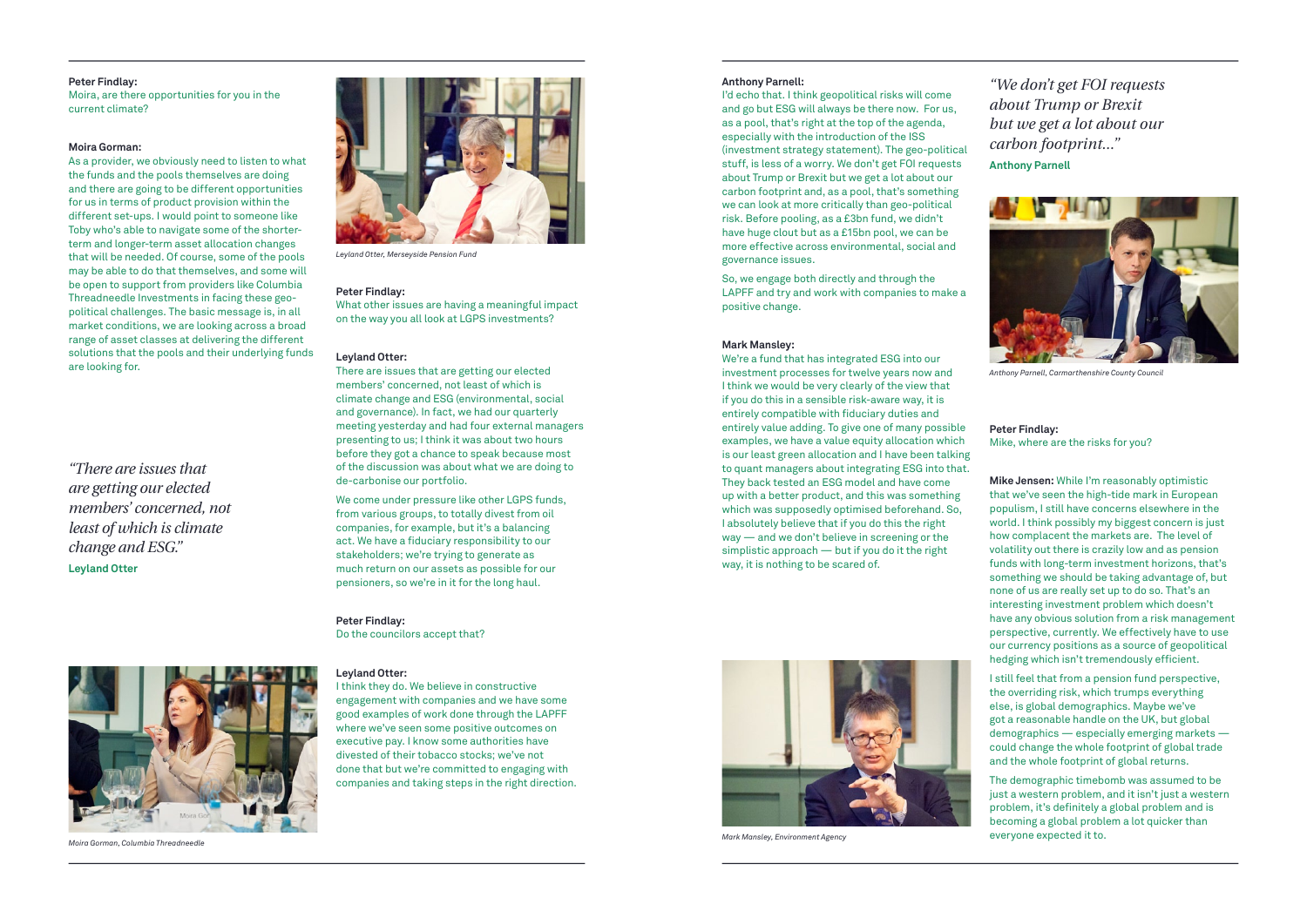#### **Peter Findlay:**

So what does that mean for pension funds?

## **Mike Jensen:**

Well, I think there has been an expectation for ten years now that at some point we'll get back to some growth and an interest rate inflation scenario and that's just rubbish, that will not happen.

We may see intermediate cyclical changes in interest rates, but they are going to be relatively small and relatively short lived. And this isn't just an LGPS problem: the feeling that time will be the solution for the pension fund industry is much too Panglossian. In ten years' time things may be better. but they could equally be worse. We remain very overweight equities, and we've had a great ride with equities, but it's not impossible that you get a twenty-year sideways move.

So, the assumptions that you can sit tight and equities will come to the rescue, or that we're moving away from the low-rate environment, are very risky assumptions to make.

**Nick Vickers:** I'm an accountant with a degree in economics, but actually I think this big picture stuff is a lot of noise. I've done the job at Kent County Council involving the pension fund for twenty years this month, and if we had reacted to every short-term thing that's going on in the world, we would have gone mad several years ago.

A key word I think Mike used in a slightly different context is complacency. I think whatever you do in life, you always have to think: are we're being complacent?. If I look at where our fund is positioned, we don't manage any funds ourselves, we don't intend to, nor does the Access pool, because there's a big world of investment managers out there to use.

We try to work with investment managers who are going to take long-term positions based on bottom-up stock selection, and they've got lots of tools in their box to play with. We want good investment managers who make bottom-up decisions and buy good stocks that are going to produce dividends in the long term to help us pay our pensions.

Equally, we're a fund that loves direct property, we've be adding direct property; we've also started adding residential property to the portfolio on the basis that people are going to occupy these apartments and they're going to pay decent rents and there's a pretty good chance that they're going to be able to pay those rents on a very long-term basis.

Fundamentally, I need cash to be able to pay future pensions and that bit I think I can do something to control; whether Marine Le Pen wins the French election, or there's a blow up in Italy if the Five Star movement forms a government, … I can't control any of those.

I've had a very stable superannuation fund committee for a very long time with the same chairman for sixteen years. And we basically like equities and property, and if it's not equities or property we don't like it. We're going to have a new chairman and a new committee soon, so actually, *Nick Vickers, Kent County Council "The demographic*  for me, it's very much a fresh start and although we're still mildly cash flow positive, I think income generating assets will be our big focus for the asset allocation review in the second half of this year.

> We have got a massive exposure to equities and I agree with Mike that that is something that could give us sleepless nights.

## **Peter Findlay:**

And where do you see that income coming from?

## **Nick Vickers:**

Well, I think the sort of multi-asset income funds that we're looking at, they have some very interesting ways of generating income returns. I think we have to have less equities and, because I'm old and conservative with a small c, I still like the characteristics that UK commercial property bring us, and I think we will invest further there.

## **Peter Findlay:**

Okay. So Colin, ignore the noise, focus on the day job and everything will be OK. Do you go along with that?

## **Colin Pratt:**

By and large, yes. Geopolitical risk has always existed, will always exist and we should never, ever underestimate the ability of individuals and companies to adapt to a situation that they are thrown by government policy or whatever else.

Anybody who would have said Brexit would end the way it did, with the UK market 20% up, would have been called a fool. Yet that's where we are.

Pension funds of any size are supertankers and unless politicians are willing to cede a huge amount of power to the likes of us, as internal investment people, we're unlikely to try and be too clever in the short term making big asset allocations decisions.

I think we should have a set-up that allows us to take opportunities, but not to the point where you'd be switching 5-10% in and out of equities, for instance. And if you're going to switch 5 or 10% out of equities, that should be done synthetically.

But by and large I think geo-political risk is overstated in its importance. The reality is, are we ever, in any one year, going to take more than 2.5% out of equities and put it into something else? The reality is probably not, because it's too big a decision for people to take because of the risk implications. And the risk is not just about whether your assets go up or down — but whether or not you'll look a fool.

*"I think income generating assets will be our big focus for the asset allocation review in the second half of this year."* **Nick Vickers**

*"The reality is, are we ever, in any one year, going to take more than 2.5% out of equities and put it into something else? Probably not."*

**Colin Pratt**





*Mike Jensen, London Pensions Partnership*

*timebomb was assumed to be just a western problem...it's definitely a global problem and is becoming a global problem a lot quicker than everyone expected..."* **Mike Jensen**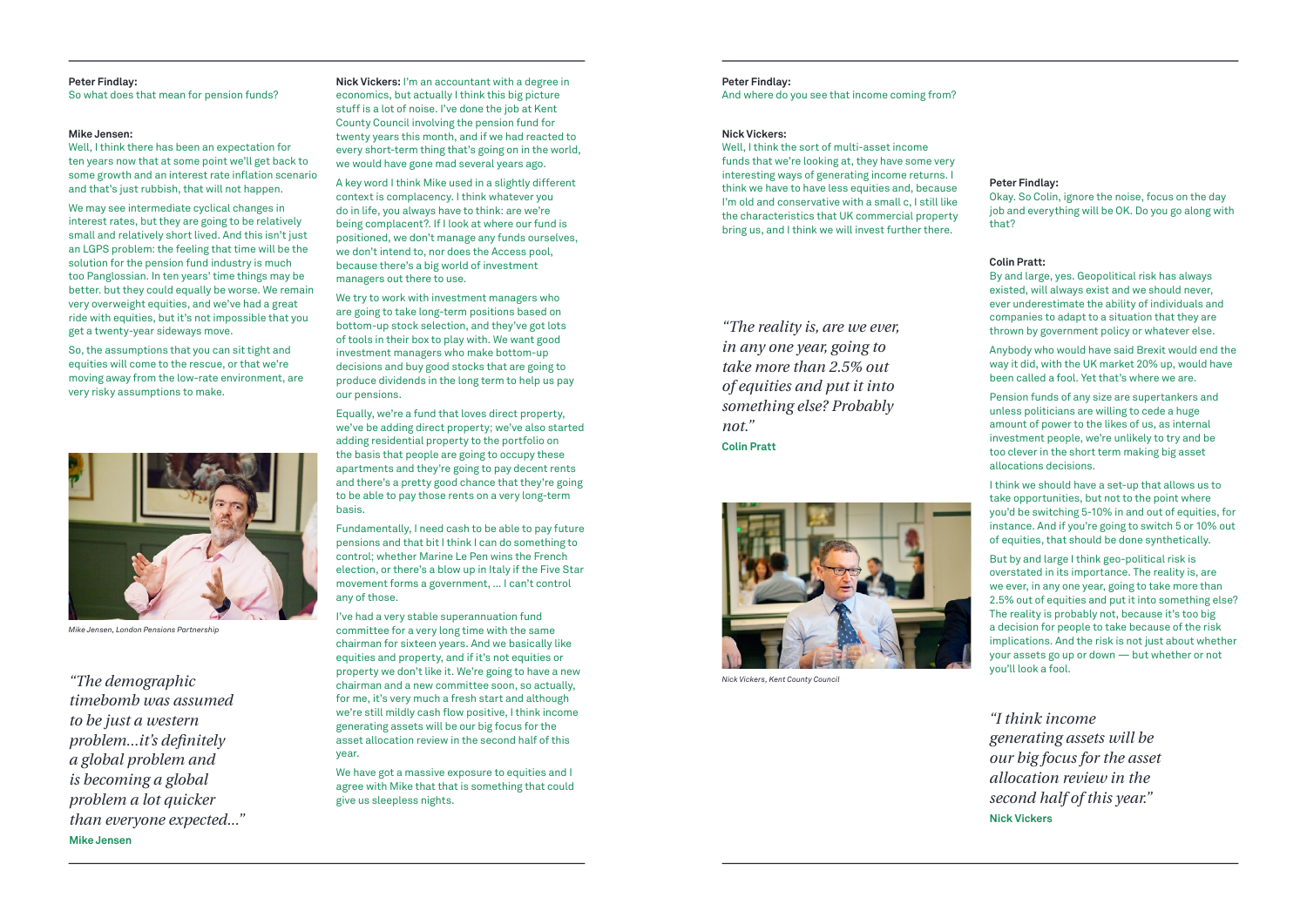## **Nick Vickers:**

Absolutely. And there is a lesson from one particular fund that did make that very big move out of equities a few years ago and had an absolutely appalling time.

## **Colin Pratt:**

Nobody would have believed that probably the biggest geopolitical risk of recent years involves the UK, and that's a fact. Markets have been very sanguine about what the outcome of Brexit will be and we don't know what the outcome will be. It may be all plain sailing, it may be a disaster, we just don't know.

Markets have definitely given the benefit of the doubt, so far, and we as investors may look back in six months, a year, two years, as the negotiations go on, and think: we've missed a trick here … we should have known that there was a danger of a big downside here, we should have taken money off the table. Will people do that? I think the answer's no; it's too difficult a decision to take. And the structures are not necessarily in place to be able to take those decisions.

## **Peter Findlay:**

Is there anyone around the table who thinks that the value of sterling will rise against the dollar in the medium to long term?

## **Mark Lyon:**

No, but I'd like some protection just in case it did, subject to the cost of that protection.

## **Mark Mansley:**

My guess is that's one of the big strategic decisions … it is a bit of a binary decision, but one of my big questions is: has sterling reached the point yet where it should be hedged? I find it difficult to believe that it has.

## **Julian Pendock:**

Since September 2014, when the oil price started to crash, currency is where the big movements have been. And so the double problem for us has been our liabilities and sterling. And then the dollar, obviously, is a central driver for everything else and your call on the dollar against a range of currencies will then influence a whole range of decisions. I think currency with us will be quite important as we look at things going forward.

## **Toby Nangle:**

It's a big decision for us in our asset allocation funds. One of the ways we navigated the Brexit vote was changing the currency composition and, based on analysis of the polling data, we were pretty much faced with a coin toss.

So, the question was, how do we make sure we don't get a big benefit, or loss, from something that essentially we have no view on? And changing direction quickly and efficiently was best done using currency. Since then this question has been very much on our minds: have we got to a level which is fundamentally cheap? And we don't have a very, very strong view on that, as yet.

## **Peter Findlay:**

Mark, you'd like some sterling protection. What other risks are you keen to mitigate?

## **Mark Lyon:**

We're just in the final stages of agreeing an IMA (investment management agreement) to put in an options strategy on UK equities which gives us participation in some of the upside, giving away the more extreme upside in order to protect some of the downside risk. And that's part of a joint strategy.

We've just gone through our asset allocation review and reduced our UK equity exposure in favour of  $a$ lternatives  $-$  the main reason being that equity market valuations are above their long-term average. We prefer to use CAPE than forward PDs. I appreciate CAPE has come in for a bit of criticism recently, but I still think it's quite a decent longterm indicator and we're not trying to time the markets.

Traditional fixed income doesn't really give you anything, so we'll probably extend our strategy of the last five years of focusing on alternative credit or private credit because we think there's a very good risk adjusted return. Part of that is illiquidity premium but even though it's liquid, most of it is contractual cash paying income, so it kind of generates its own liquidity. Yes, we won't be able to sell it tomorrow if we need it, but if that's the case, we shouldn't be in those kind of assets anyway, so it should just generate a steady flow of income to pay the liabilities.

**Peter Findlay:** Toby, how would you sum up?

**Toby Nangle:** There seems to be a certain amount of agreement that the world always looks quite challenging and that the fear of these risks shouldn't set in, which is very encouraging. It has been a very profitable time to invest over recent years in which we've seen a number of major risks unfolding.

I am keen to pick up afterwards with Mike on the issue of global demographics because I agree that that's really important, and has the potential to become a game changer, although I would draw a different conclusion from Mike in terms of the impact on fixed income.

Lastly, while we believe that the prospect of a Eurozone crisis over the coming years is overblown, it is still real and needs to be navigated or mitigated. And there will be opportunities along the way.

*"Traditional fixed income doesn't really give you anything, so we'll probably extend our strategy of the last five years of focusing on alternative credit or private credit because we think there's a very good risk adjusted return."*

**Mark Lyon**

*"while we believe that the prospect of a Eurozone crisis over the coming years is overblown, it is still real and needs to be navigated or mitigated."* **Toby Nangle**



*Colin Pratt, Leicestershire County Council*



*Mark Lyon, East Riding Pension Fund*

*"...one of the fundamental risk drivers is that...the economic system has totally failed to deliver for the ordinary working person in the west."* **Mark Mansley**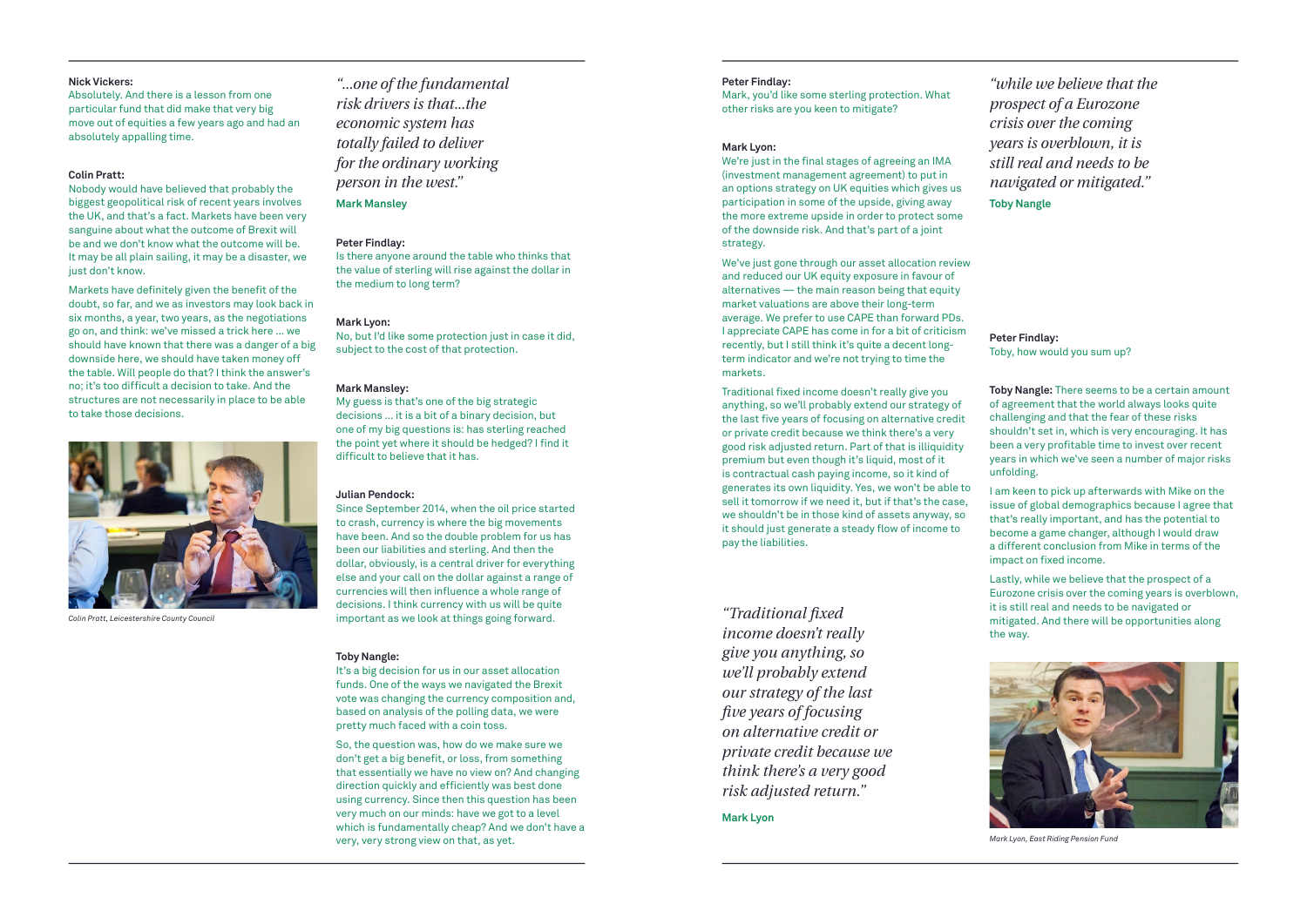# **Contacts**

## **Room151 Events**

events@room151.co.uk 020 8716 3119

www.room151.co.uk

## **Columbia Threadneedle Investments**

**Moira Gorman** Client Director

Threadneedle Asset Management Ltd

Cannon Place 78 Cannon Street London EC4N 6AG

DL: +44 (0) 20 7464 5341 M: +44 (0) 7901 110620

**moira.gorman@columbiathreadneedle.com** www.columbiathreadneedle.co.uk